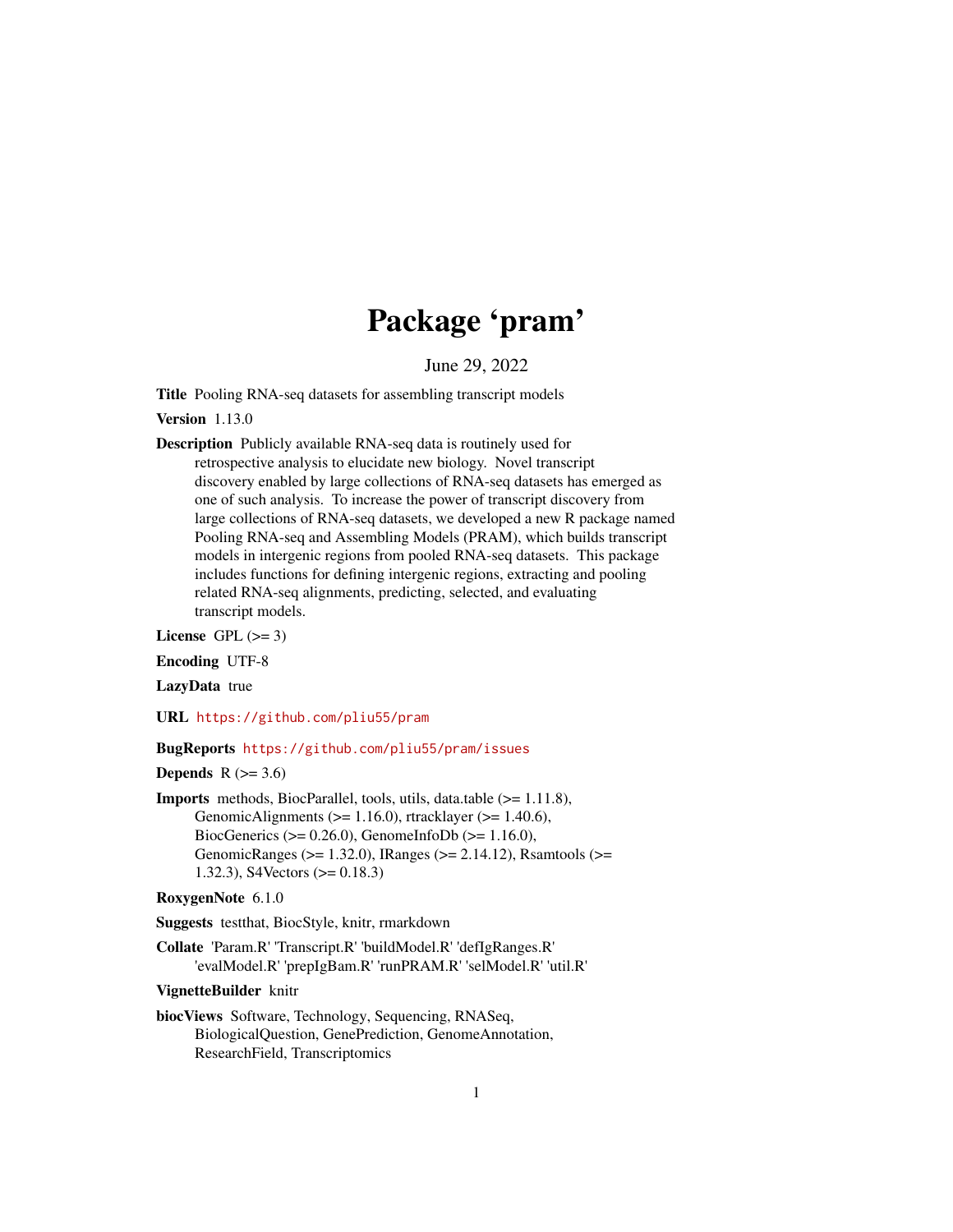<span id="page-1-0"></span>SystemsRequirements buildModel() and runPRAM() functions require external software Cufflinks, StringTie, and/or TACO. For details, please see the 'Required external software' section in vignette's 'Building transcript models: buildModel()'.

git\_url https://git.bioconductor.org/packages/pram

git\_branch master

git\_last\_commit fdb6327

git\_last\_commit\_date 2022-04-26

Date/Publication 2022-06-29

Author Peng Liu [aut, cre], Colin N. Dewey [aut], Sündüz Keleş [aut]

Maintainer Peng Liu <pliu55.wisc@gmail.com>

# R topics documented:

| Indev |  |  |  |  |  |  |  |  |  |  |  |  |  |  |  |  |  |  |
|-------|--|--|--|--|--|--|--|--|--|--|--|--|--|--|--|--|--|--|

buildModel *Build transcript models from aligned RNA-seq data*

#### Description

Build transcript models from aligned RNA-seq data

#### Usage

```
buildModel(in_bamv, out_gtf, method = "plcf", nthreads = 1,
    tmpdir = NULL, keep_tmpdir = FALSE, cufflinks = "",
   stringtie = "", taco = "", cufflinks_ref_fa = "")
```

| in_bamv | A character vector of input BAM file(s). If mode 'cf' or 'st' is used, only one    |
|---------|------------------------------------------------------------------------------------|
|         | input RNA-seq BAM file is allowed. Currently, PRAM only supports strand-           |
|         | specific paired-end data with the first mate on the right-most of transcript coor- |
|         | dinate, <i>i.e.</i> , 'fr-firststrand' by Cufflinks's definition.                  |
| out_gtf | An output GTF file of predicted transcript models                                  |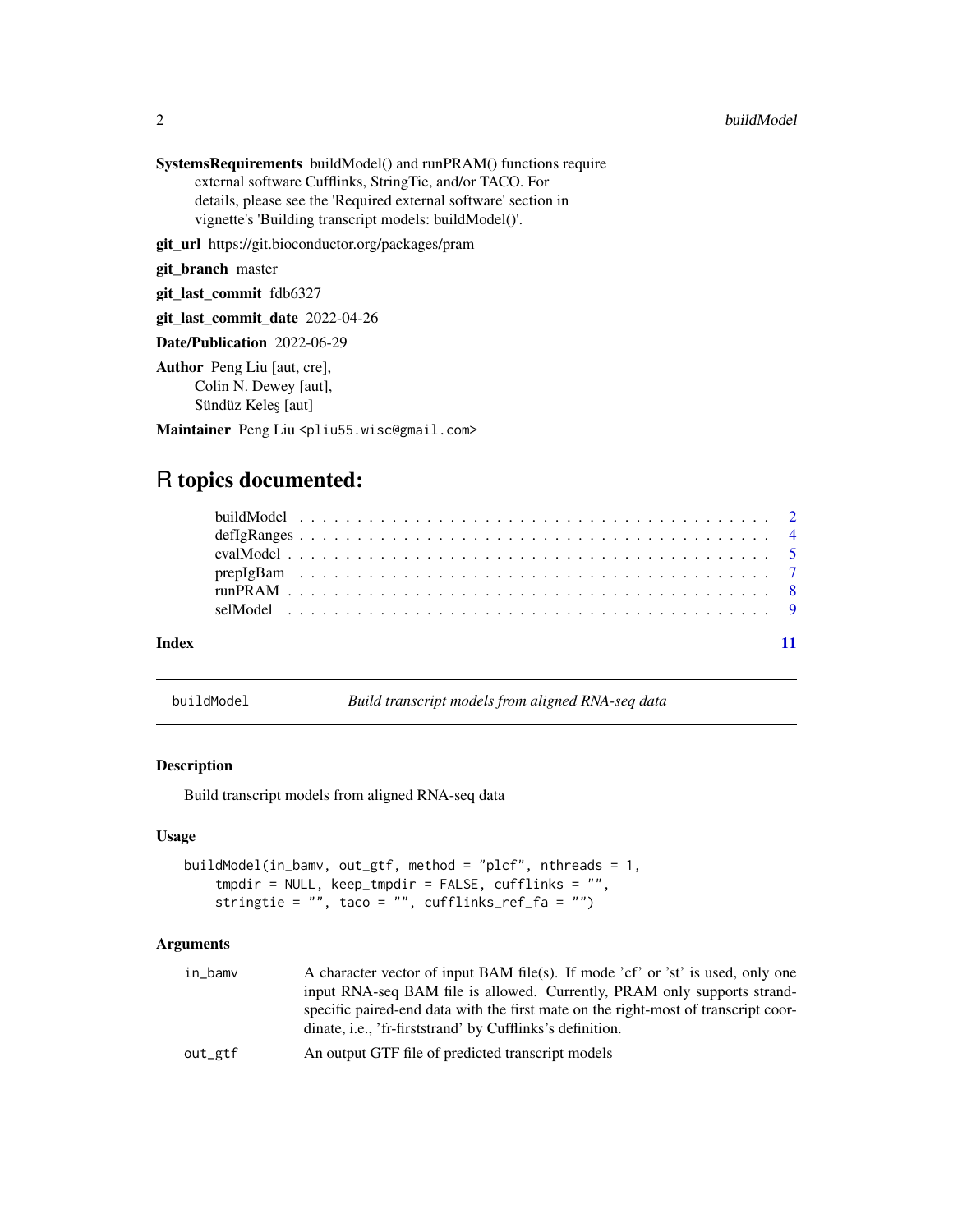| method           | A character string defining PRAM's model building method. Current available<br>methods are:                                                                                                                                                                                                                                                                                                                                                                                                                                                                                                                              |
|------------------|--------------------------------------------------------------------------------------------------------------------------------------------------------------------------------------------------------------------------------------------------------------------------------------------------------------------------------------------------------------------------------------------------------------------------------------------------------------------------------------------------------------------------------------------------------------------------------------------------------------------------|
|                  | $\bullet$ plcf: pooling + cufflinks                                                                                                                                                                                                                                                                                                                                                                                                                                                                                                                                                                                      |
|                  | • plst: pooling + stringtie                                                                                                                                                                                                                                                                                                                                                                                                                                                                                                                                                                                              |
|                  | • cfmg: cufflinks + cuffmerge                                                                                                                                                                                                                                                                                                                                                                                                                                                                                                                                                                                            |
|                  | • stmg: stringtie + merging                                                                                                                                                                                                                                                                                                                                                                                                                                                                                                                                                                                              |
|                  | $\bullet$ cftc: cufflinks + taco                                                                                                                                                                                                                                                                                                                                                                                                                                                                                                                                                                                         |
|                  | • cf: cufflinks                                                                                                                                                                                                                                                                                                                                                                                                                                                                                                                                                                                                          |
|                  | • st: stringtie                                                                                                                                                                                                                                                                                                                                                                                                                                                                                                                                                                                                          |
|                  | Default: 'plcf'                                                                                                                                                                                                                                                                                                                                                                                                                                                                                                                                                                                                          |
| nthreads         | An integer defining the number of threads to-be-used. Default: 1                                                                                                                                                                                                                                                                                                                                                                                                                                                                                                                                                         |
| tmpdir           | A character string defining the full name of a folder for saving temporary files.<br>If not tmpdir is give, PRAM will use R's tempdir().                                                                                                                                                                                                                                                                                                                                                                                                                                                                                 |
| keep_tmpdir      | Whether to keep temporary files afterwards. Default: False                                                                                                                                                                                                                                                                                                                                                                                                                                                                                                                                                               |
| cufflinks        | Cufflinks executable. Required by mode 'plcf', 'cfmg', and 'cf'. For mode<br>'cfmg', executable files of Cuffmerge, Cuffcompare, and gtf_to_sam from the<br>Cufflinks suite are assumed to be under the same folder as Cufflinks. All the<br>executables are available to download for Linux http://cole-trapnell-lab.<br>github.io/cufflinks/assets/downloads/cufflinks-2.2.1.Linux_x86_64.<br>tar.gz and MacOS http://cole-trapnell-lab.github.io/cufflinks/assets/<br>downloads/cufflinks-2.1.1.0SX_x86_64.tar.gz. Souce code can be ob-<br>tained from http://cole-trapnell-lab.github.io/cufflinks/. Default:<br>,, |
| stringtie        | String Tie executable file. Required by mode 'plst', 'stmg', and 'st'. Executable<br>can be downloaded for Linux http://ccb.jhu.edu/software/stringtie/<br>dl/stringtie-1.3.3b.Linux_x86_64.tar.gz and MacOS http://ccb.jhu.<br>edu/software/stringtie/dl/stringtie-1.3.3b.0SX_x86_64.tar.gz. Souce<br>code can be obtained from https://ccb.jhu.edu/software/stringtie/. De-<br>fault: "                                                                                                                                                                                                                                |
| taco             | TACO executable file. Required by mode 'cftc'. Executable can be downloaded<br>for Linux https://github.com/tacorna/taco/releases/download/v0.7.<br>0/taco-v0.7.0.Linux_x86_64.tar.gz and MacOS https://github.com/<br>tacorna/taco/releases/download/v0.7.0/taco-v0.7.0.0SX_x86_64.tar.<br>gz. Souce code can be obtained from https://tacorna.github.io. Default:                                                                                                                                                                                                                                                      |
| cufflinks_ref_fa |                                                                                                                                                                                                                                                                                                                                                                                                                                                                                                                                                                                                                          |
|                  | Genome reference fasta file for Cufflinks. If supplied, will be used for cufflinks's<br>'-frag-bias-correct' and cuffmerge's '-ref-sequence' options. Default: "                                                                                                                                                                                                                                                                                                                                                                                                                                                         |

# Value

None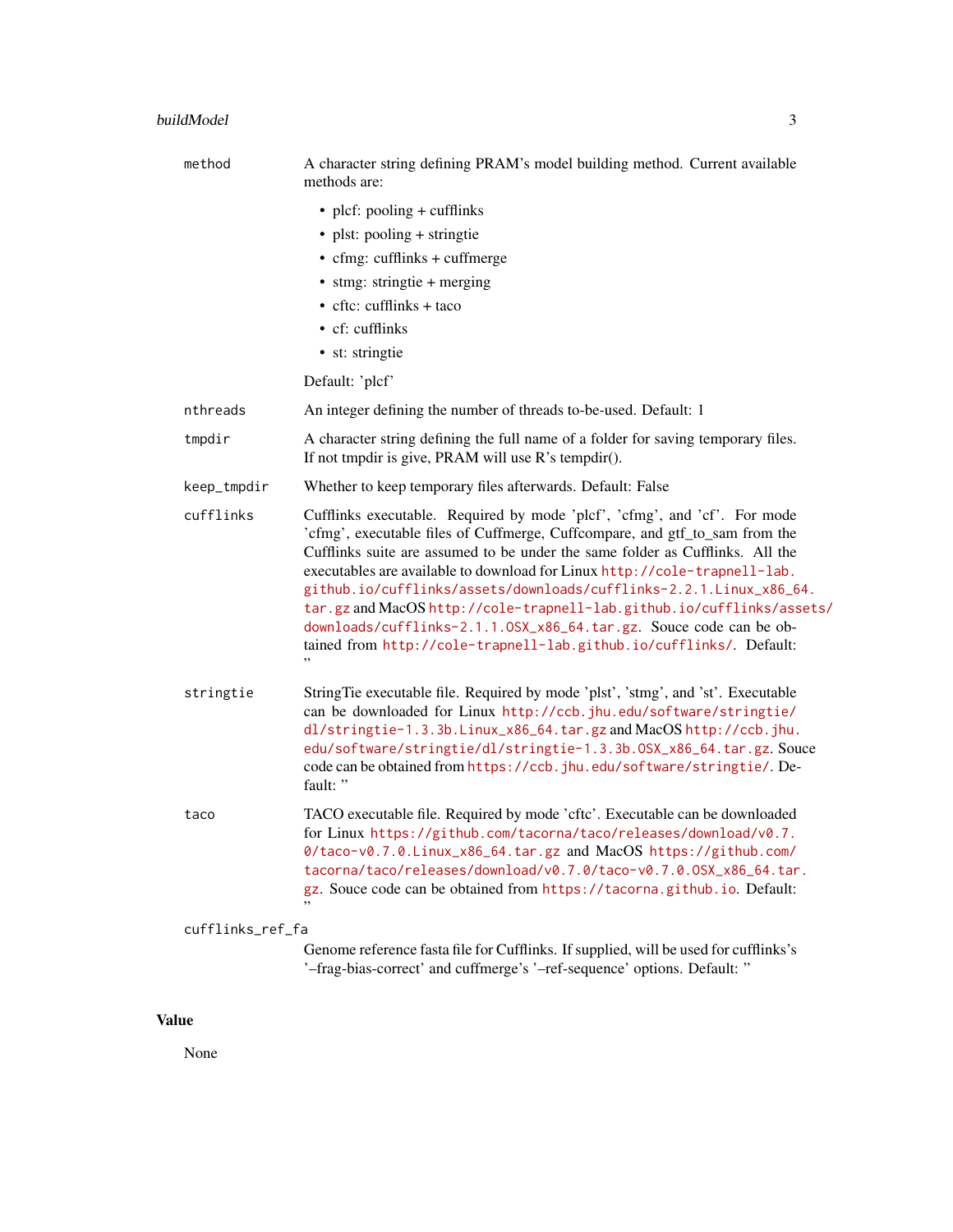### Examples

```
fbams = c( system.file('extdata/bam/CMPRep1.sortedByCoord.clean.bam',
                       package='pram'),
           system.file('extdata/bam/CMPRep2.sortedByCoord.clean.bam',
                       package='pram') )
foutgtf = tempfile(fileext='.gtf')
## assuming the stringtie binary is in folder /usr/local/stringtie-1.3.3/
## you can run buildModel() by the following example
##
# buildModel(fbams, foutgtf, method='plst',
# stringtie='/usr/local/stringtie-1.3.3/stringtie')
```
defIgRanges *Define intergenic genomic regions*

#### Description

Define intergenic genomic regions

#### Usage

```
defIgRanges(in_gtf, chromgrs, genome = NULL, fchromsize = NULL,
   radius = 10000, feat = "exon", chroms = NULL)
```

| in_gtf     | An input GTF file for defining genomic coordinates of existing genes. Required<br>to have 'gene_id' in the attribute column (column 9)                                                                                                                                                                       |
|------------|--------------------------------------------------------------------------------------------------------------------------------------------------------------------------------------------------------------------------------------------------------------------------------------------------------------|
| chromgrs   | A GRanges object defining chromosome sizes.                                                                                                                                                                                                                                                                  |
| genome     | Version of the genome. Will be used when 'chromgrs' is missing. Currently<br>supported ones are:                                                                                                                                                                                                             |
|            | $\cdot$ hg19<br>$\cdot$ hg38<br>$\cdot$ mm9<br>$\cdot$ mm10                                                                                                                                                                                                                                                  |
|            | All the above genomes have sizes for all chromosomes including random and<br>alt ones. Default: NULL                                                                                                                                                                                                         |
| fchromsize | Name of a file defining chromosome sizes. Will be used when 'chromgrs'<br>and 'genome' are missing. It can be downloaded from UCSC, e.g. for hg19,<br>http://hgdownload.cse.ucsc.edu/ goldenpath/hg19/database/chromInfo.txt.gz Re-<br>quired to have at least two tab-delimited columns without any header: |
|            | 1. chromosome name, e.g. chr1                                                                                                                                                                                                                                                                                |

<span id="page-3-0"></span>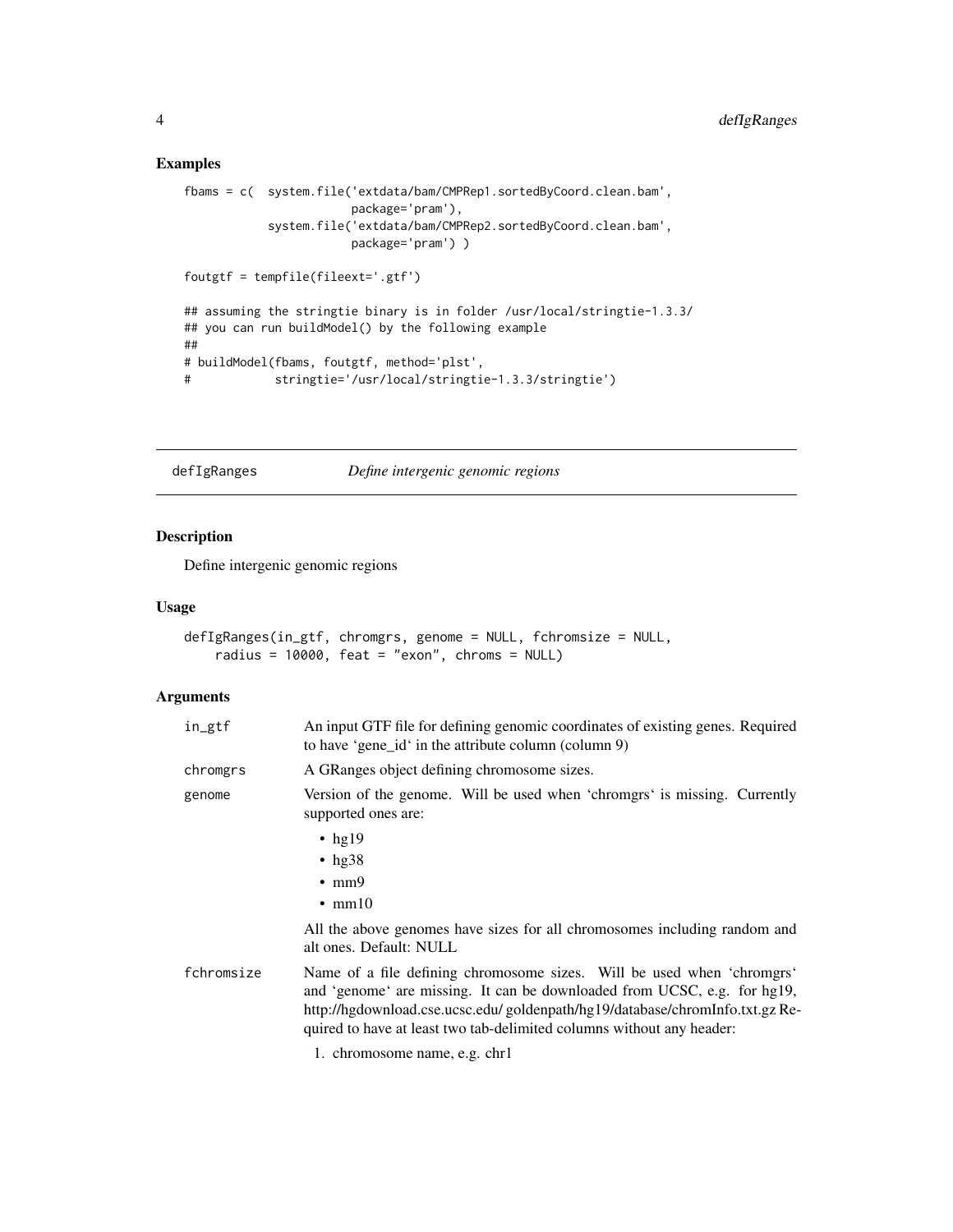#### <span id="page-4-0"></span>evalModel 55

|        | 2. chromosome length, e.g. 249250621                                                                           |
|--------|----------------------------------------------------------------------------------------------------------------|
|        | Both uncompressed and gzipped files are supported. Default: NULL                                               |
| radius | Region length (bp) of gene's upstream and downstream to be excluded from<br>intergenic region. Default: 10,000 |
| feat   | Feature in the GTF file (column 3) to-be-used for defining genic region. Default:<br>exon                      |
| chroms | A vector of chromosomes names to define intergenic regions. e.g. c('chr10',<br>'chr11') Default: NULL          |

#### Value

a GRanges object of intergenic regions

#### Examples

```
fgtf = system.file('extdata/gtf/defIgRanges_in.gtf', package='pram')
```

```
defIgRanges(fgtf, genome='hg38')
```
evalModel *Evaluate transcript model*

#### Description

Evaluate trascript model's precision and recall on exon nucleotides, splice junctions, and splice patterns by comparing them to transcript targets

#### Usage

evalModel(model\_exons, target\_exons)

## S4 method for signature 'GRanges, GRanges' evalModel(model\_exons, target\_exons)

## S4 method for signature 'character, character' evalModel(model\_exons, target\_exons)

## S4 method for signature 'data.table,data.table' evalModel(model\_exons, target\_exons)

```
## S4 method for signature 'character, data.table'
evalModel(model_exons, target_exons)
```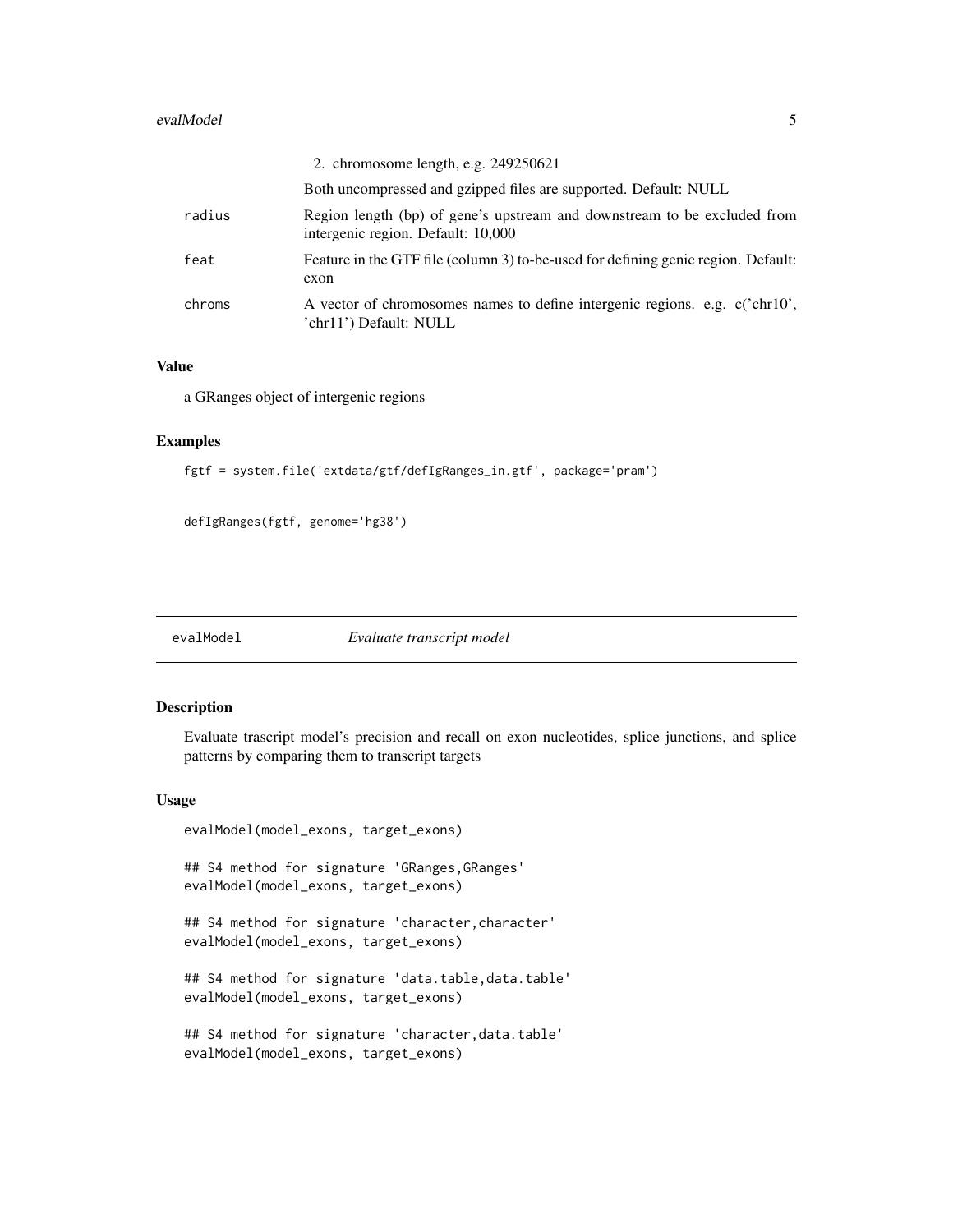6 evalModel

#### **Arguments**

| model_exons  | genomic coordinates for transcript model exons  |
|--------------|-------------------------------------------------|
| target_exons | genomic coordinates for transcript target exons |

#### Value

a data table of precision, recall, number of true positive, false negative, false positive for all three evaluated features

#### Methods (by class)

- model\_exons = GRanges,target\_exons = GRanges: Both model\_exons and target\_exons are GRanges objects to define genomic coordinates of exons. Required to have a meta-data column named 'trid' to define each exon's transcript ID.
- model\_exons = character, target\_exons = character: Both model\_exons and target\_exons are GTF files with full names. Each GTF file is required to have a 'transcript\_id' tag in column 9.
- model\_exons = data.table,target\_exons = data.table: Both model\_exons and target\_exons are data.table objects to define exon genomic coordinatess. Required to have the following columns:
	- chrom: exon's chromosome, e.g. 'chr8'
	- start: exon's start position
	- end: exon's end position
	- strand: exon's strand, '+' or '-'
	- trid: exon's transcript ID
- model\_exons = character,target\_exons = data.table: The model\_exons is a GTF file with full name and **target\_exons** is a data.table object. Requirements for GTF and data.table are the same as above

#### Examples

```
fmdl = system.file('extdata/benchmark/plcf.tsv', package='pram')
ftgt = system.file('extdata/benchmark/tgt.tsv', package='pram')
mdldt = data.table::fread(fmdl, header=TRUE, sep="\t")
tgtdt = data.table::fread(ftgt, header=TRUE, sep="\t")
```
evalModel(mdldt, tgtdt)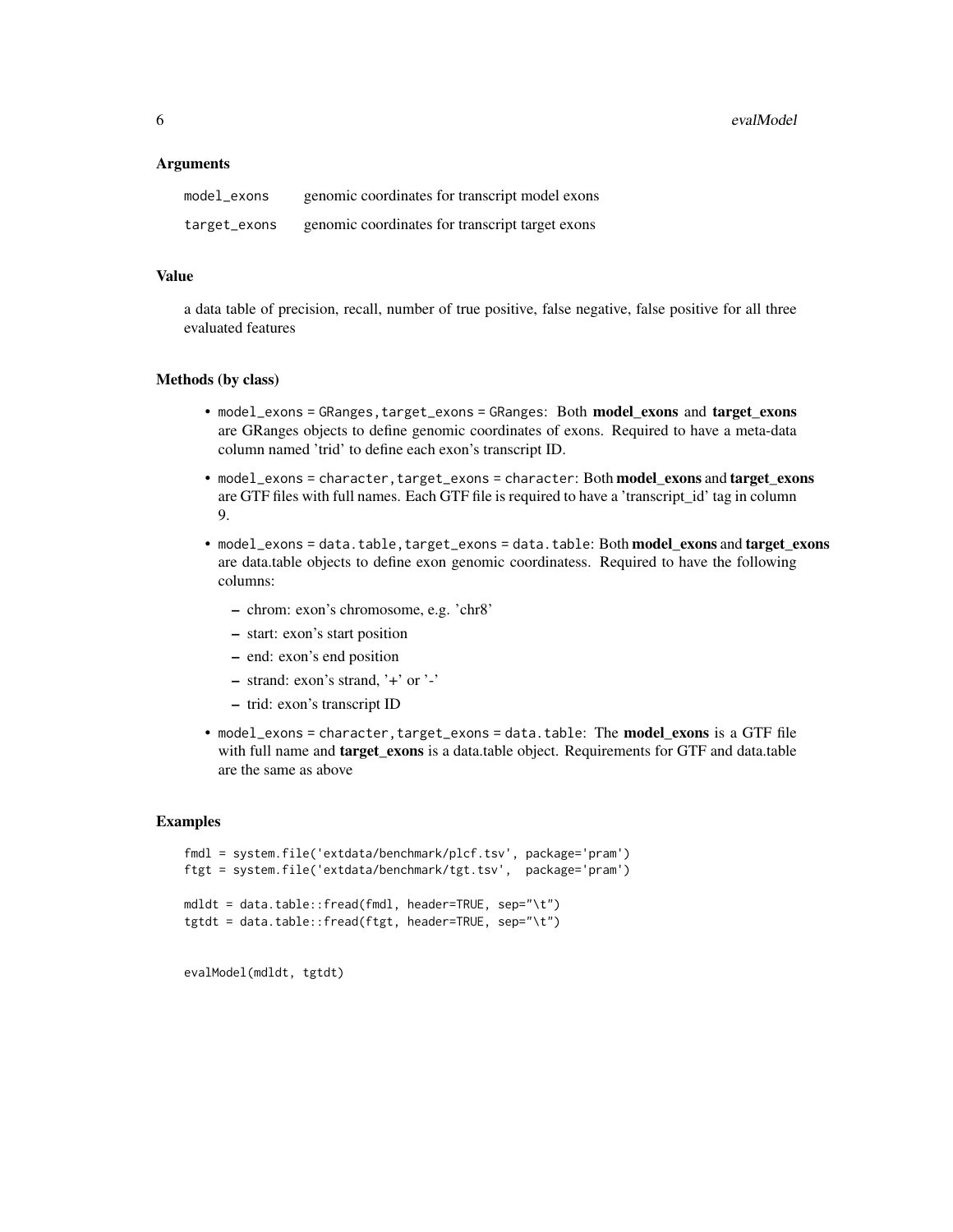<span id="page-6-0"></span>

# Description

Extract alignments in intergenic regions from BAM files

# Usage

```
prepIgBam(finbam, iggrs, foutbam, max_uni_n_dup_aln = 10,
   max_mul_n_dup_aln = 10)
```
# Arguments

| Full name of an input RNA-seq BAM file. Currently, PRAM only supports<br>strand-specific paired-end data with the first mate on the right-most of transcript<br>coordinate, i.e., 'fr-firststrand' by Cufflinks's definition |
|------------------------------------------------------------------------------------------------------------------------------------------------------------------------------------------------------------------------------|
| A GenomicRanges object defining intergenic regions                                                                                                                                                                           |
| Full name of an output BAM file to save all alignment fell into intergenic regions                                                                                                                                           |
| max_uni_n_dup_aln                                                                                                                                                                                                            |
| Maximum number of uniquely mapped fragments to report per each alignment.<br>Default: 10                                                                                                                                     |
| max_mul_n_dup_aln                                                                                                                                                                                                            |
| Maximum number of multi-mapping fragments to report per each alignment.<br>Default: 10                                                                                                                                       |
|                                                                                                                                                                                                                              |

# Value

None

#### Examples

```
finbam = system.file('extdata/bam/CMPRep2.sortedByCoord.raw.bam',
                   package='pram')
```

```
iggrs = GenomicRanges::GRanges('chr10:77236000-77247000:+')
```

```
foutbam = tempfile(fileext='.bam')
```
prepIgBam(finbam, iggrs, foutbam)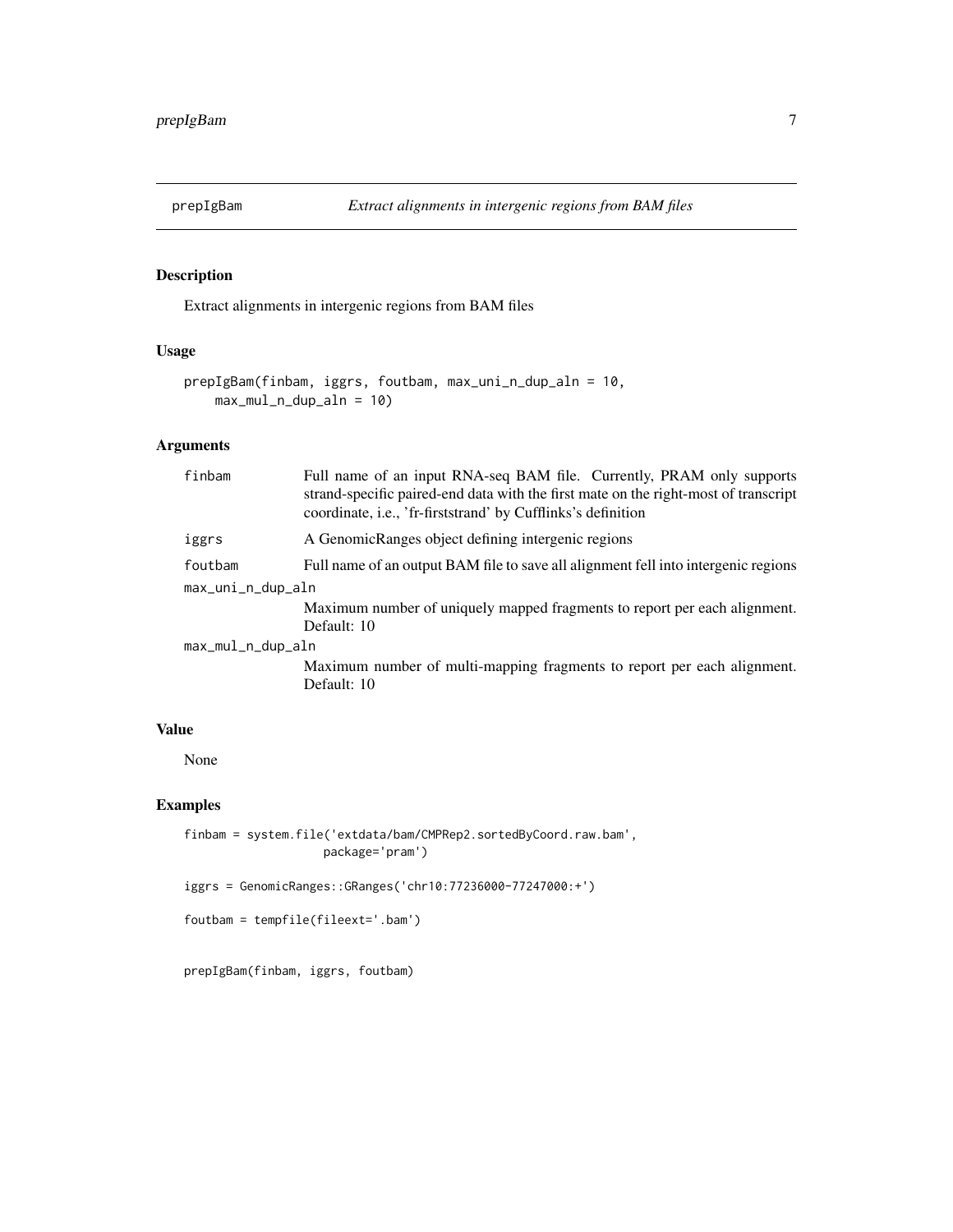<span id="page-7-0"></span>

# Description

Predict intergenic transcript models from RNA-seq

# Usage

```
runPRAM(in_gtf, in_bamv, out_gtf, method, cufflinks = "",
   stringtie = ", taco = ")
```

| in_gtf    | An input GTF file for defining genomic coordinates of existing genes. Required<br>to have 'gene_id' in the attribute column (column 9)                                                                                                                                                                                                                                                                                                                                                                                                                                                                             |
|-----------|--------------------------------------------------------------------------------------------------------------------------------------------------------------------------------------------------------------------------------------------------------------------------------------------------------------------------------------------------------------------------------------------------------------------------------------------------------------------------------------------------------------------------------------------------------------------------------------------------------------------|
| in_bamv   | A character vector of input BAM file(s). If mode 'cf' or 'st' is used, only one<br>input RNA-seq BAM file is allowed. Currently, PRAM only supports strand-<br>specific paired-end data with the first mate on the right-most of transcript coor-<br>dinate, i.e., 'fr-firststrand' by Cufflinks's definition.                                                                                                                                                                                                                                                                                                     |
| out_gtf   | An output GTF file of predicted transcript models                                                                                                                                                                                                                                                                                                                                                                                                                                                                                                                                                                  |
| method    | A character string defining PRAM's model building method. Current available<br>methods are:                                                                                                                                                                                                                                                                                                                                                                                                                                                                                                                        |
|           | • plcf: pooling + cufflinks                                                                                                                                                                                                                                                                                                                                                                                                                                                                                                                                                                                        |
|           | • plst: pooling + stringtie                                                                                                                                                                                                                                                                                                                                                                                                                                                                                                                                                                                        |
|           | $\bullet$ cfmg: cufflinks + cuffmerge                                                                                                                                                                                                                                                                                                                                                                                                                                                                                                                                                                              |
|           | • stmg: stringtie + merging                                                                                                                                                                                                                                                                                                                                                                                                                                                                                                                                                                                        |
|           | $\bullet$ cftc: cufflinks + taco                                                                                                                                                                                                                                                                                                                                                                                                                                                                                                                                                                                   |
|           | $\bullet$ cf: cufflinks                                                                                                                                                                                                                                                                                                                                                                                                                                                                                                                                                                                            |
|           | • st: stringtie                                                                                                                                                                                                                                                                                                                                                                                                                                                                                                                                                                                                    |
|           | Default: 'plcf'                                                                                                                                                                                                                                                                                                                                                                                                                                                                                                                                                                                                    |
| cufflinks | Cufflinks executable. Required by mode 'plcf', 'cfmg', and 'cf'. For mode<br>'cfmg', executable files of Cuffmerge, Cuffcompare, and gtf_to_sam from the<br>Cufflinks suite are assumed to be under the same folder as Cufflinks. All the<br>executables are available to download for Linux http://cole-trapnell-lab.<br>github.io/cufflinks/assets/downloads/cufflinks-2.2.1.Linux_x86_64.<br>tar.gz and MacOS http://cole-trapnell-lab.github.io/cufflinks/assets/<br>downloads/cufflinks-2.1.1.0SX_x86_64.tar.gz. Souce code can be ob-<br>tained from http://cole-trapnell-lab.github.io/cufflinks/. Default: |
| stringtie | StringTie executable file. Required by mode 'plst', 'stmg', and 'st'. Executable<br>can be downloaded for Linux http://ccb.jhu.edu/software/stringtie/<br>dl/stringtie-1.3.3b.Linux_x86_64.tar.gz and MacOS http://ccb.jhu.<br>edu/software/stringtie/dl/stringtie-1.3.3b.OSX_x86_64.tar.gz. Souce                                                                                                                                                                                                                                                                                                                 |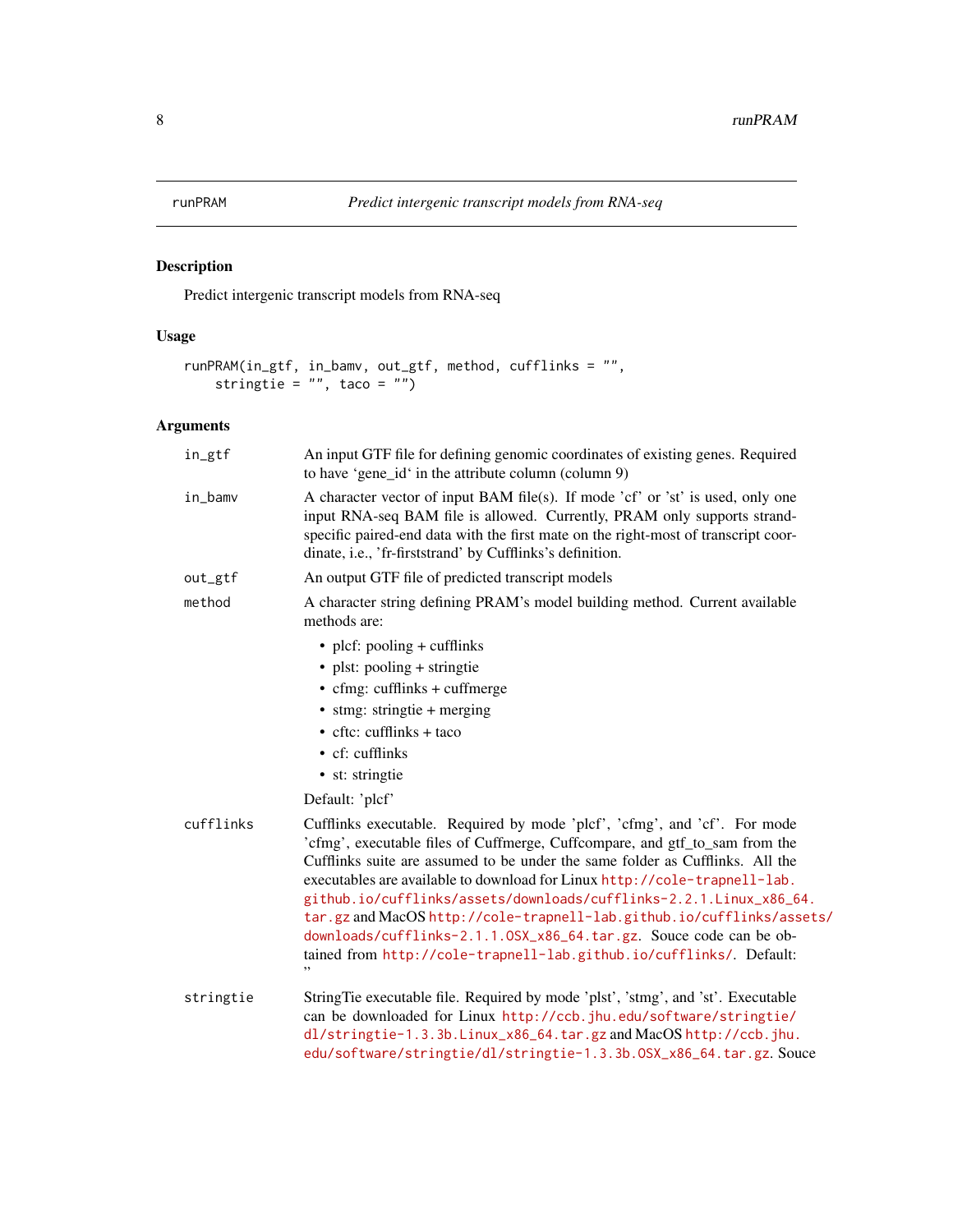#### <span id="page-8-0"></span>selModel 9

|      | code can be obtained from https://ccb.jhu.edu/software/stringtie/. De-<br>fault: "                                                                                                                                                                                                                                                                                        |
|------|---------------------------------------------------------------------------------------------------------------------------------------------------------------------------------------------------------------------------------------------------------------------------------------------------------------------------------------------------------------------------|
| taco | TACO executable file. Required by mode 'cftc'. Executable can be downloaded<br>for Linux https://github.com/tacorna/taco/releases/download/v0.7.<br>0/taco-v0.7.0.Linux_x86_64.tar.gz and MacOS https://github.com/<br>tacorna/taco/releases/download/v0.7.0/taco-v0.7.0.0SX_x86_64.tar.<br>gz. Souce code can be obtained from https://tacorna.github.io. Default:<br>,, |

# Value

None

#### Examples

```
in_gtf = system.file('extdata/demo/in.gtf', package='pram')
in_bamv = c(system.file('extdata/demo/SZP.bam', package='pram'),
            system.file('extdata/demo/TLC.bam', package='pram') )
pred_out_gtf = tempfile(fileext='.gtf')
## assuming the stringtie binary is in folder /usr/local/stringtie-1.3.3/
## you can run runPRAM() by the following example
##
# runPRAM(in_gtf, in_bamv, pred_out_gtf, method='plst',
```

```
# stringtie='/usr/local/stringtie-1.3.3/stringtie')
```
selModel *Select transcript models*

#### Description

Select transcript models

# Usage

```
selModel(fin_gtf, fout_gtf, min_n_exon = 2, min_tr_len = 200,
   info_keys = c("transcript_id"))
```

| fin_gtf    | Character of an input GTF file that contains transcript models. Required to have |
|------------|----------------------------------------------------------------------------------|
|            | transcript id' in the attribute column (column 9)                                |
| fout_gtf   | Character of an output GTF file that contains selected transcript models         |
| min_n_exon | Minimium number of exons a transcript model required to have Default: 2          |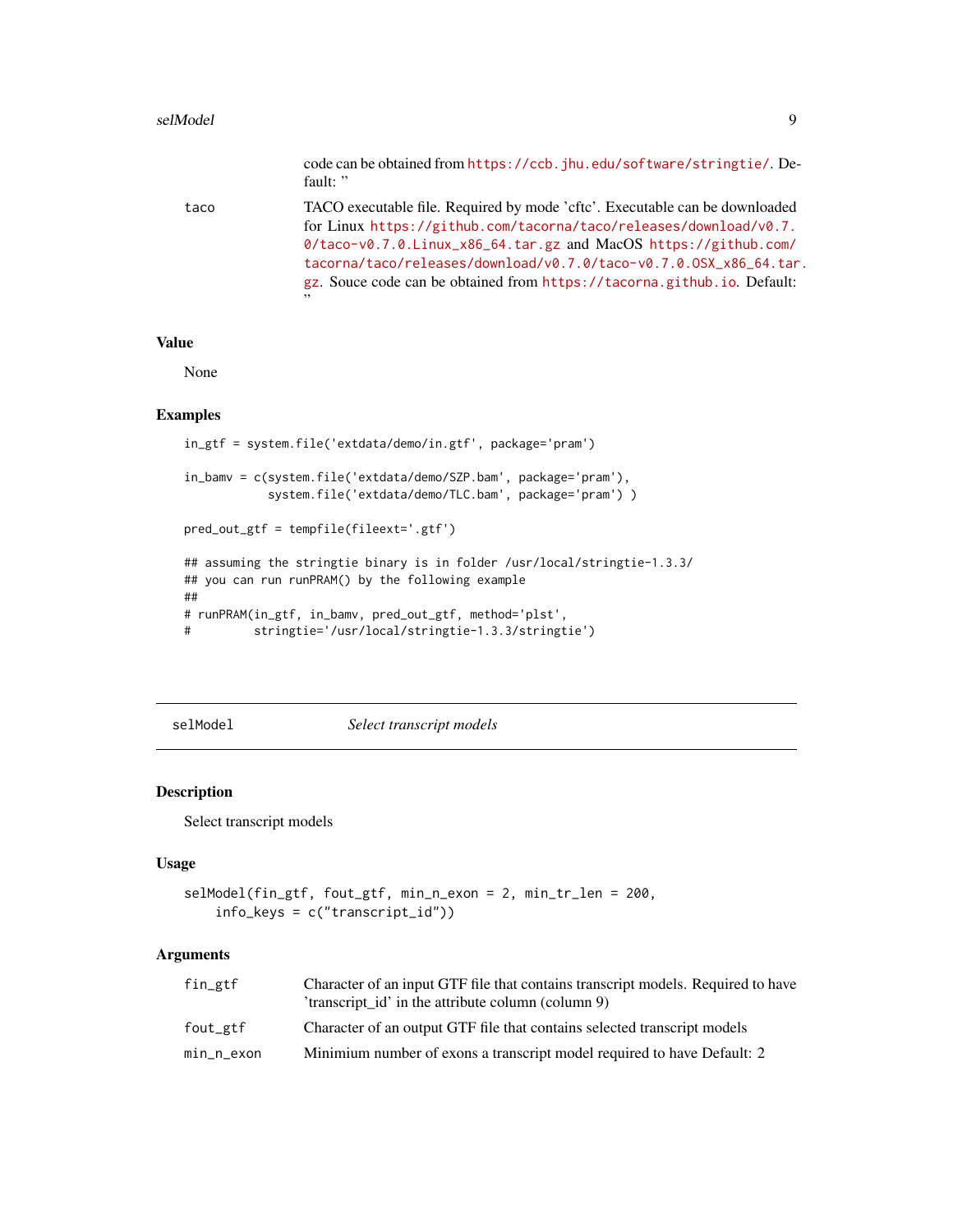| min_tr_len | Minimium length (bp) of exon(s) and intron(s) a transcript model required to<br>have Default: 200                                                                                        |
|------------|------------------------------------------------------------------------------------------------------------------------------------------------------------------------------------------|
| info_keys  | A vector of characters defining the attributes in input GTF file's column 9 to be<br>saved in the output GTF file. 'transcript_id' will always be saved. Default: c(<br>'transcript id') |

# Value

None

# Examples

fin\_gtf = system.file('extdata/gtf/selModel\_in.gtf', package='pram')

```
fout_gtf = tempfile(fileext='.gtf')
```

```
selModel(fin_gtf, fout_gtf)
```